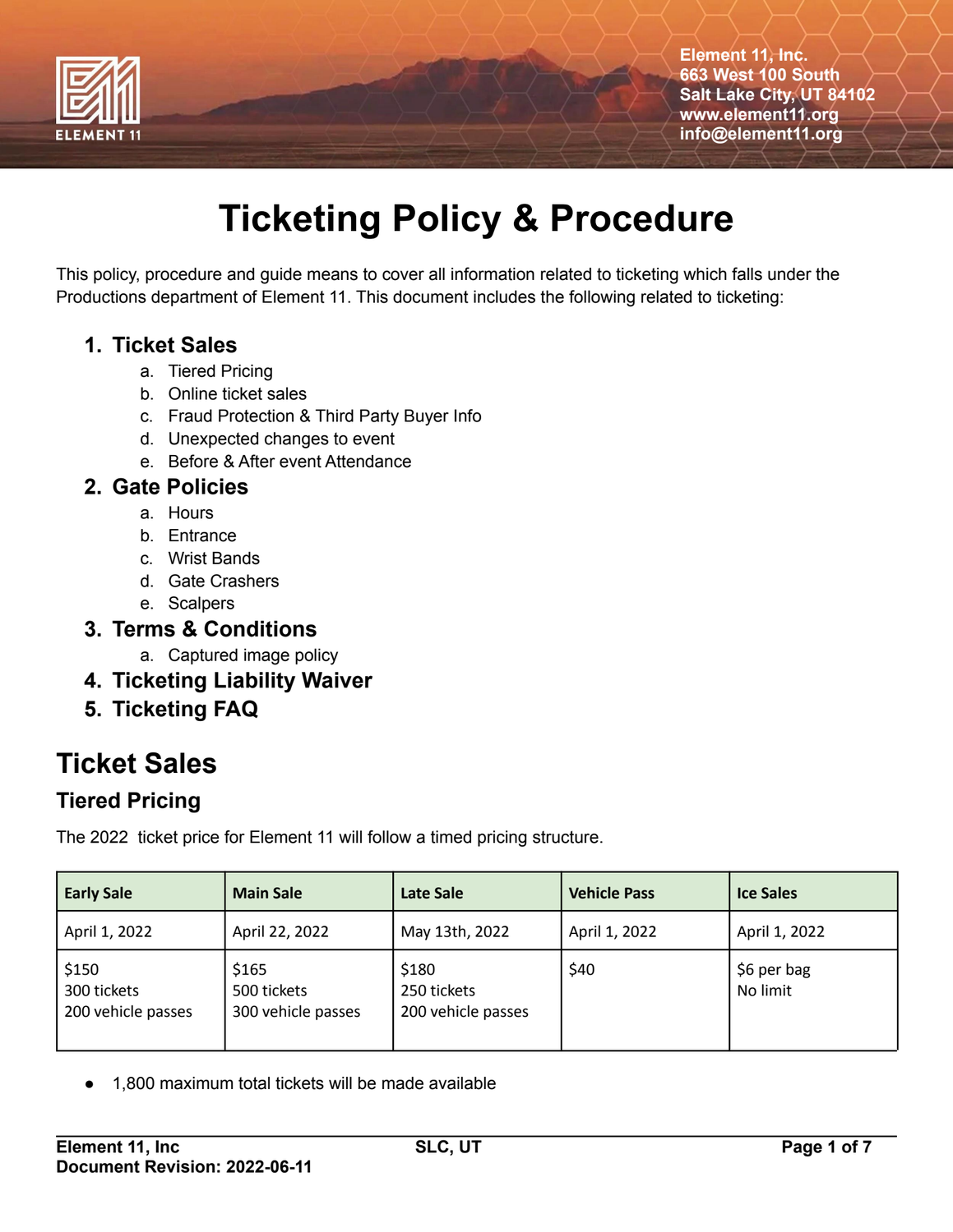

- This includes DGS, Early, Main, Late sales
- Total population cannot exceed 1,800
- Maximum of 4 tickets per person can be purchased total (including the combination of in-person or online purchases).
- All participants must check-in with valid ID at event Gate to receive and apply event wristband before entering the grounds. Those with children (ages < 18) must be with parents or legal guardians. Element 11 is an all ages event.
- No discounts available for Single Day attendees. No exceptions.

### **Online Ticket Sales**

Element 11 no longer sells tickets in person. Tickets are only available online. This is the official ticket policy for Element 11 events. It is our desire that all participants of Element 11 will arrive on the first day and stay with us through the entire weekend. We look forward to experiencing your unique contribution to our Community-Produced & Participatory Event.

- Online ticket sales will begin at Noon on April 1, 2022 and run through 11:59 pm May 14, 2022, depending on ticket availability.
- At the time of online purchase, you have the option to get a ticket mailed to you and mailed on June 1st if you choose that option.
- All tickets purchased online on and after May 13th are available electronically and no tickets will be mailed. However, a printed ticket can be at the gate.

## **Fraud Protection & Third Party Buyer Info**

- We understand that for some people, buying tickets second-hand is the most realistic option. Before buying a third-party ticket or vehicle pass, check to make sure the ticket is authentic and valid. If you have any questions or concerns about the subject, please email us at [tickets@element11.org.](mailto:tickets@element11.org)
- Tickets and vehicle passes can be voided for numerous reasons, including being reported as stolen, lost by the postal service, being sold for above their face value, or other breaks of the Ticket [Terms](https://www.element11.org/ticket-terms/) & [Conditions.](https://www.element11.org/ticket-terms/)
- Any ticket or vehicle pass that has been voided is not valid for entry to Element 11.
- If you see marked-up tickets being offered anywhere else, contact [tickets@element11.org](mailto:tickets@element11.org) with screenshots and details so we can pursue it (and yes, we really do). The more information you can provide us, the better.

#### **Unexpected Changes to Event**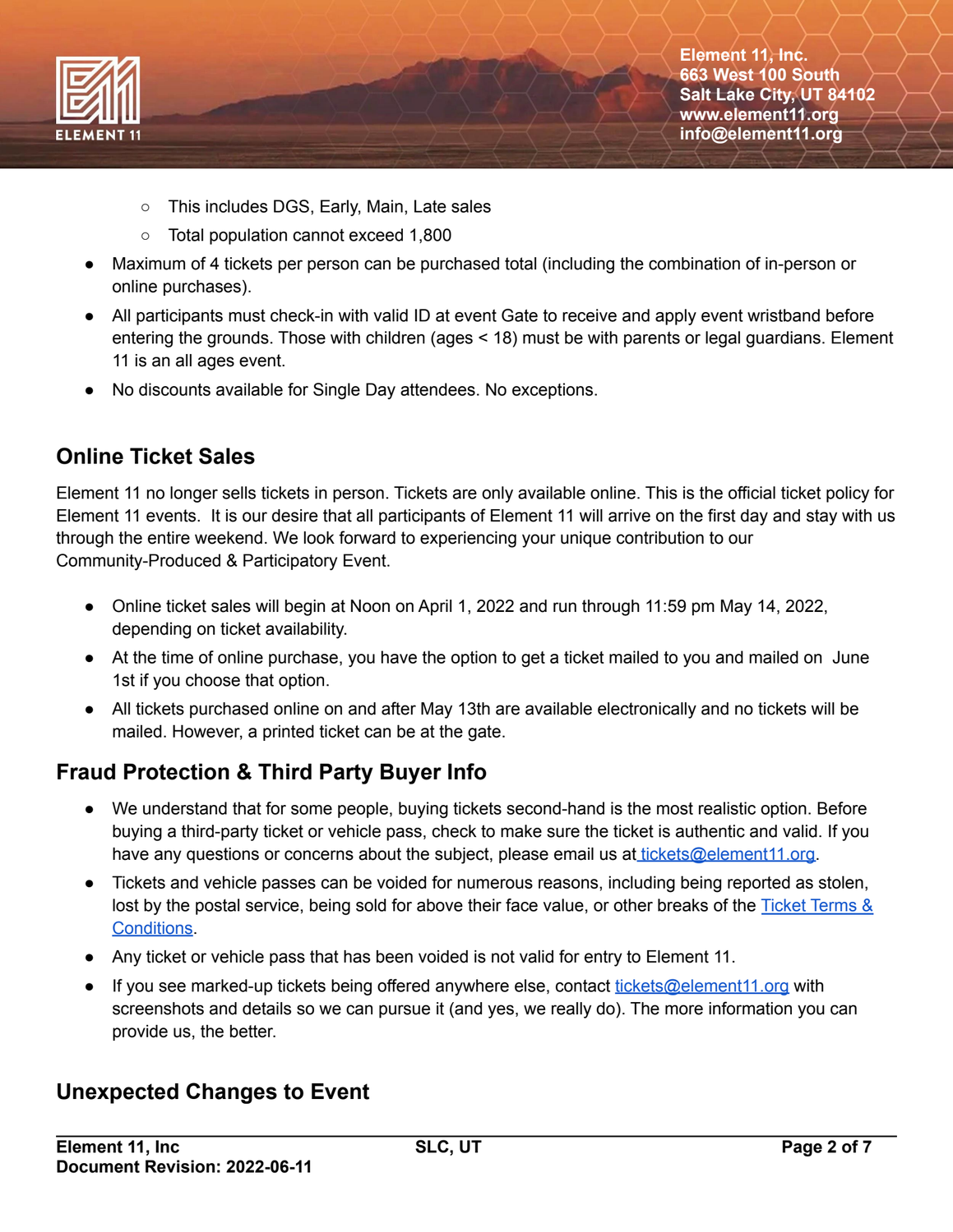

- Although unlikely, if event the Is altered, rescheduled or canceled, Element 11 2022 will take place RAIN or SHINE. (Extreme weather may cause the cancellation of portions of or the entire event. Event organizers reserve the right to alter the event parameters to ensure event participants' safety due to weather.)
- Your purchase of ticket(s) is subject to our right to alter or vary the program due to events or circumstances beyond our reasonable control; including but not limited to: extreme weather, acts of nature, governmental regulation or conditions beyond Element 11's control. And in such circumstances we shall not be obligated to refund ticket(s) monies or exchange your ticket(s).
- If the event is canceled, we will notify you as soon as reasonably possible of all details of any rescheduling details.
- If the event is to be rescheduled, you will be offered a ticket for the rescheduled performance of the event (subject to availability).
- Your ticket is a revocable license that may be revoked by Element 11 for any reason.
- Element 11 is not liable for acts of God, or actions taken by government agencies.

### **Before & After Event Attendance**

- Some limited participants and volunteers who are assisting Element 11 in setting up & taking down the event (Theme Camps, Large Art Structures, EPW, after-event MOOP crew, etc) will be allowed access for one day early entry and one full day after the event. These participants MUST be registered.
- At the time of entering the event, these individuals will be required to show proof of purchase of ticket and will receive and be required to wear both the event wristband and a special wristband identifying you as an "early or late" participant.
- All individuals arriving early or staying late must adhere to all Element 11 and Stargazer Ranch policies while on the property. Any violation of these guidelines will be cause for your immediate ejection from the property and from the event, no refund.
- General admission participants must leave the event grounds by 6 PM on Sunday.
- All participants who are on event grounds after 6 PM on Sunday must be pre-registered and will be required to wear a "late stay" wristband.
- If you lose or destroy your wristband, you will be required to purchase a new wristband for \$200.

# **Gate Policies**

#### **Entrance Hours**

10 AM – 9 PM Wednesday, Thursday, Friday 10 AM – 6 PM Saturday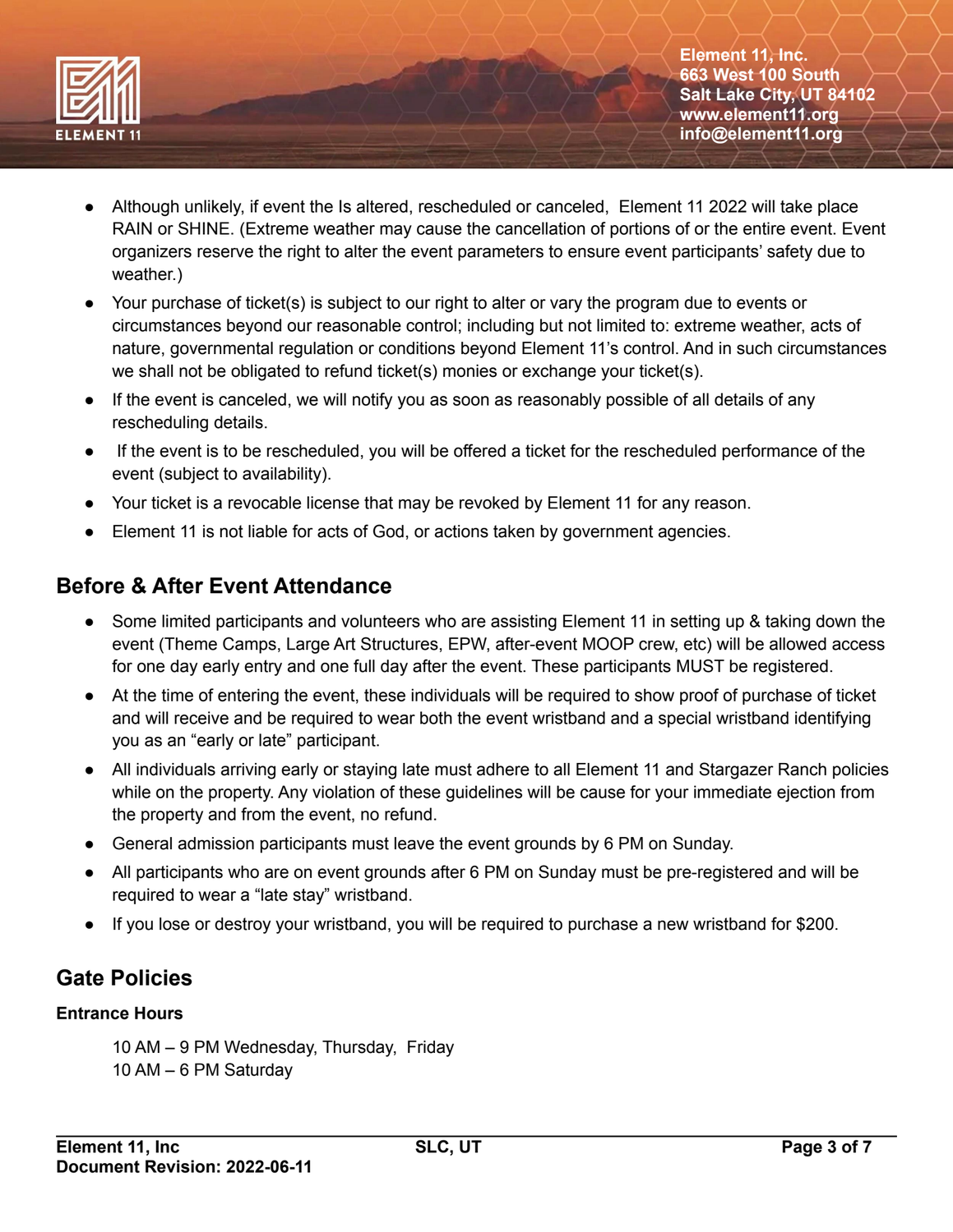

#### **Entrance**

- Ticket holders with valid ID will still be allowed entry after hours, but please be courteous and arrive on time for the full Greeter experience.
- If you will be arriving with a minor you must be their parent or legal guardian. You must be able to provide Valid ID to enter event grounds.
- Any person entering or exiting the event grounds is consenting to inspection of all vehicles, trailers, bags, and gear by Gate staff. This is for the safety and protection of all participants, to ensure that only ticketed guests enter the premises and to prevent impaired drivers from leaving the event grounds.
- Event organizers reserve the right to prevent entry or to remove any event participant for any reason including not honoring event and community guidelines of appropriate behavior. No refunds will be issued.

### **Wristbands**

- Wristbands are provided to only valid ticket holders.
- All event attendees must, at all times, wear an event wristband.
- Element 11 is not responsible for lost, stolen, counterfeit, or forgotten tickets or wristbands. If you lose it, you are required to purchase a new wristband for \$200. No exceptions.
- Wristbands are non-transferable.
- Wristbands that have been cut or tampered with are VOID and will not be replaced. Anyone found with such a wristband can be subject to trespassing fines and will be immediately removed from the event grounds.
- Event attendees under the age of 21 will be issued an identifying wristband that indicates underage drinking status.
- Event organizers do not condone underage drinking and will cooperate with enforcing all Federal and State laws regarding drug and alcohol use.

# **Gatecrashers**

- Element 11 is a Community event. Crashing the gate is stealing from the Community. Any individual(s) caught attempting to crash the gate are subject to trespassing fines and will be immediately removed from the event.
- All passengers, including passengers with event tickets, in a vehicle of any kind (including trailers) caught with gatecrashers are subject to being denied access to or removed from the event.
- Names of gatecrashers will be captured, retained and you will be added to the permanently banned list for purchasing tickets to any of our future community events. Any removal from this list will be solely at the discretion of the Element 11 Board of Directors.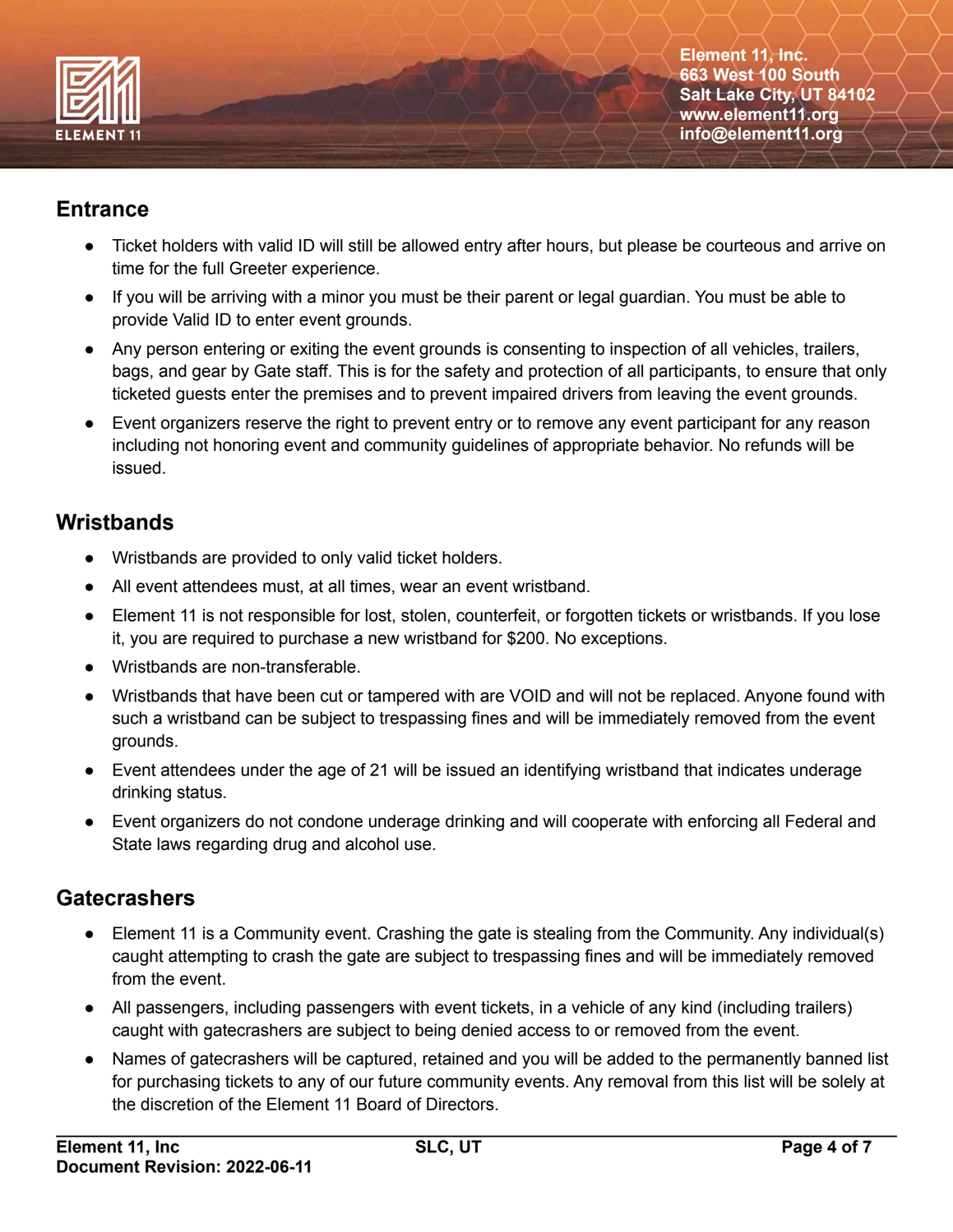

## **Scalpers**

- Any scalping, i.e. reselling of tickets at higher than face value (or attempting to do so) is prohibited and may result in the cancellation of the ticket(s) purchased without any refund or compensation and/or the ticket holder being refused entry or be removed from the event.
- Your name will be captured, retained and you will be added to the permanently banned list for purchasing tickets to any of our future community events. Any removal from this list will be solely at the discretion of the Element 11 Board of Directors.
- Use of your ticket and entering event grounds before, during and after the event confirms your agreement to all of the above terms.

## **Ticket Terms & Conditions**

- Bring enough food, water, shelter, and first aid to survive several days in a harsh desert environment.
- Do not bring animals, firearms, fireworks, rockets, items intended to be used as weapons, and other explosives into the event. These items are prohibited.
- Abide by ALL rules of the event and follow federal, state, and local laws.
- LEAVE NO TRACE: We are serious about this; you pack it IN, you pack it OUT (this includes your cigarette butts)! Garbage should also not be left in local municipalities. This contributes to strained relationships with the host community and isn't in the spirit of LNT.
- Contribute 2 hours of event clean up in addition to your own camp during and before leaving the
- Event participant (The ticket purchaser or holder ("YOU") voluntarily assumes all risk of property loss or damage, personal or bodily injury, serious injury or death, which may occur by attending Element 11. You hereby forever release, discharge, and shall hold Element 11, Inc. and Stargazer Ranch harmless from any claims arising from such risk even if caused by the negligent act, error, or omission of Element 11, Inc. or Stargazer Ranch, or its officers, directors, employees, contractors, agents, volunteers, or representatives.
- Art installations, theme camps, vehicles at the event (e.g. mutant vehicles or art cars), and performances are not owned or operated by Element 11, Inc., and you hereby voluntarily assume all risk of injury or death arising from their operation. You agree to respect the effigies and maintain a safe distance from the time they are lit until their coals are cool.
- Children under 18 years of age can attend the event only accompanied at all times by a parent, legal guardian, or other responsible party; any persons bringing a child to the event agrees on behalf of the child to the contractual terms of the ticket and acknowledges that they have made a choice that the child may be exposed to expressive activities and dress at the event.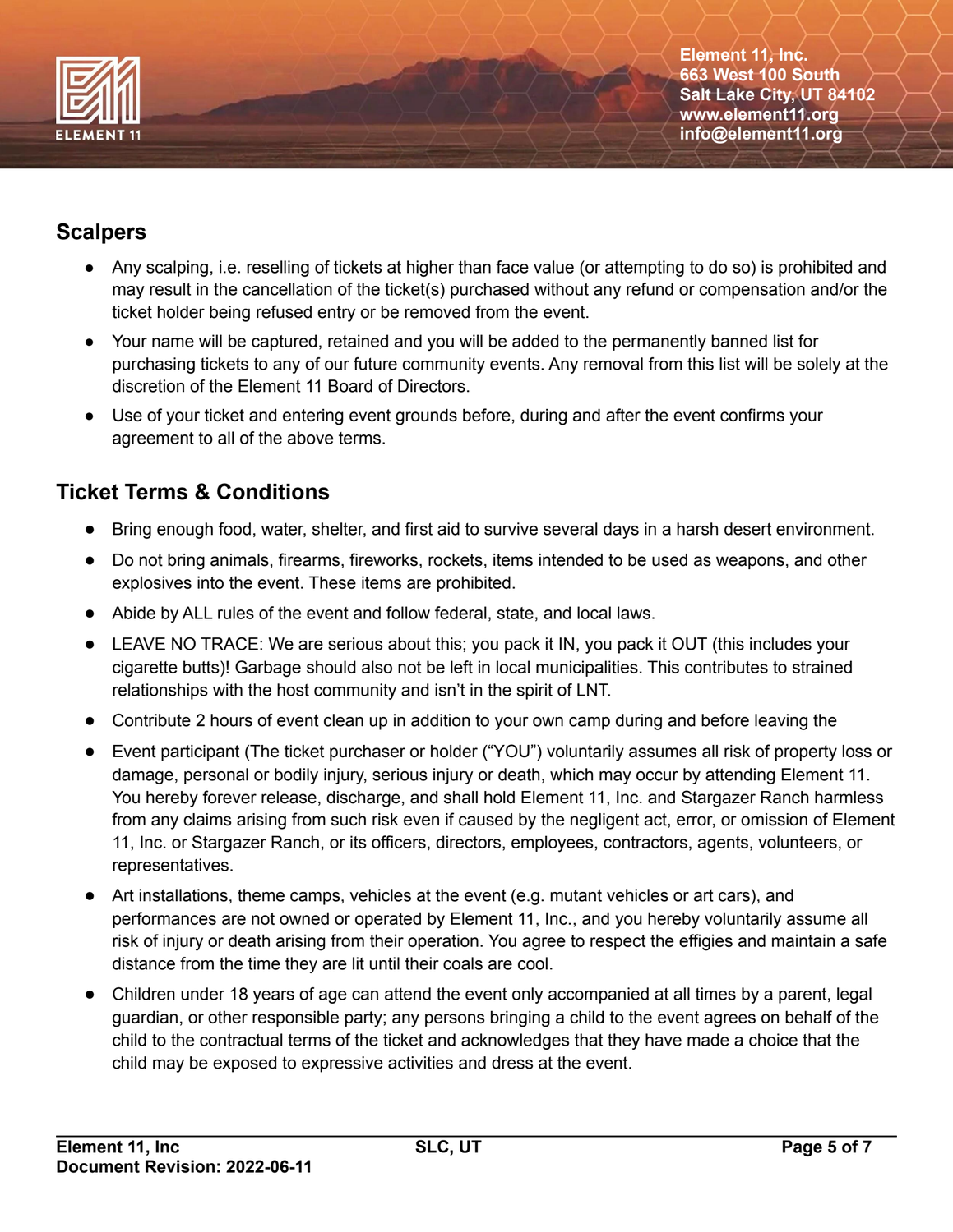

- Neither Burning Man Project nor Black Rock City LLC is a producer or organizer of Element 11, as such, you agree that Burning Man Project and Black Rock City LLC accept no liability arising out of or in connection with Element 11.
- You agree to abide by these and all additional Element 11 policies which can be found in full online at [https://www.element11.org/attendance/faq-policies/.](https://www.element11.org/attendance/faq-policies/)

### **Captured Images Release**

- Your image may be captured on film, video, or photographs without your consent and without compensation.
- You hereby appoint Element 11, Inc., as your representative to protect your intellectual property or privacy rights, recognizing that Element 11, Inc., has no obligation to take any such action.
- Use other than personal use of images from Element 11, or of drawings or representations of the Element 11 logo on a book cover or in any advertisement, or of the phrase "Element 11" in the title of any publication or in any advertisement, is prohibited without prior written consent from Element 11.

#### **Ticket Liability Waiver**

- The ticket purchaser or holder ("YOU") voluntarily assumes all risk of property loss or damage, personal or bodily injury, serious injury or death, which may occur by attending Element 11 this year. You hereby forever release, discharge, and shall hold Element 11, Inc. and Stargazer Ranch harmless from any claims arising from such risk even if caused by the negligent act, error, or omission of Element 11, Inc. or Stargazer Ranch, or its officers, directors, employees, contractors, agents, volunteers, or representatives.
- Art installations, theme camps, vehicles at the event (e.g. mutant vehicles or art cars), and performances are not owned or operated by Element 11, Inc., and you hereby voluntarily assume all risk of injury or death arising from their operation. You agree to respect the effigies and maintain a safe distance from the time they are lit until their coals are cool.
- Children under 18 years of age can attend the event only accompanied at all times by a parent, legal guardian, or other responsible party; any persons bringing a child to the event agrees on behalf of the child to the contractual terms of the ticket and acknowledges that they have made a choice that the child may be exposed to expressive activities and dress at the event.
- Neither Burning Man Project nor Black Rock City LLC is a producer or organizer of Element 11, as such, you agree that Burning Man Project and Black Rock City LLC accept no liability arising out of or in connection with Element 11.
- You agree to abide by these and all additional Element 11 policies which can be found in full online at <https://www.element11.org/attendance/faq-policies/>